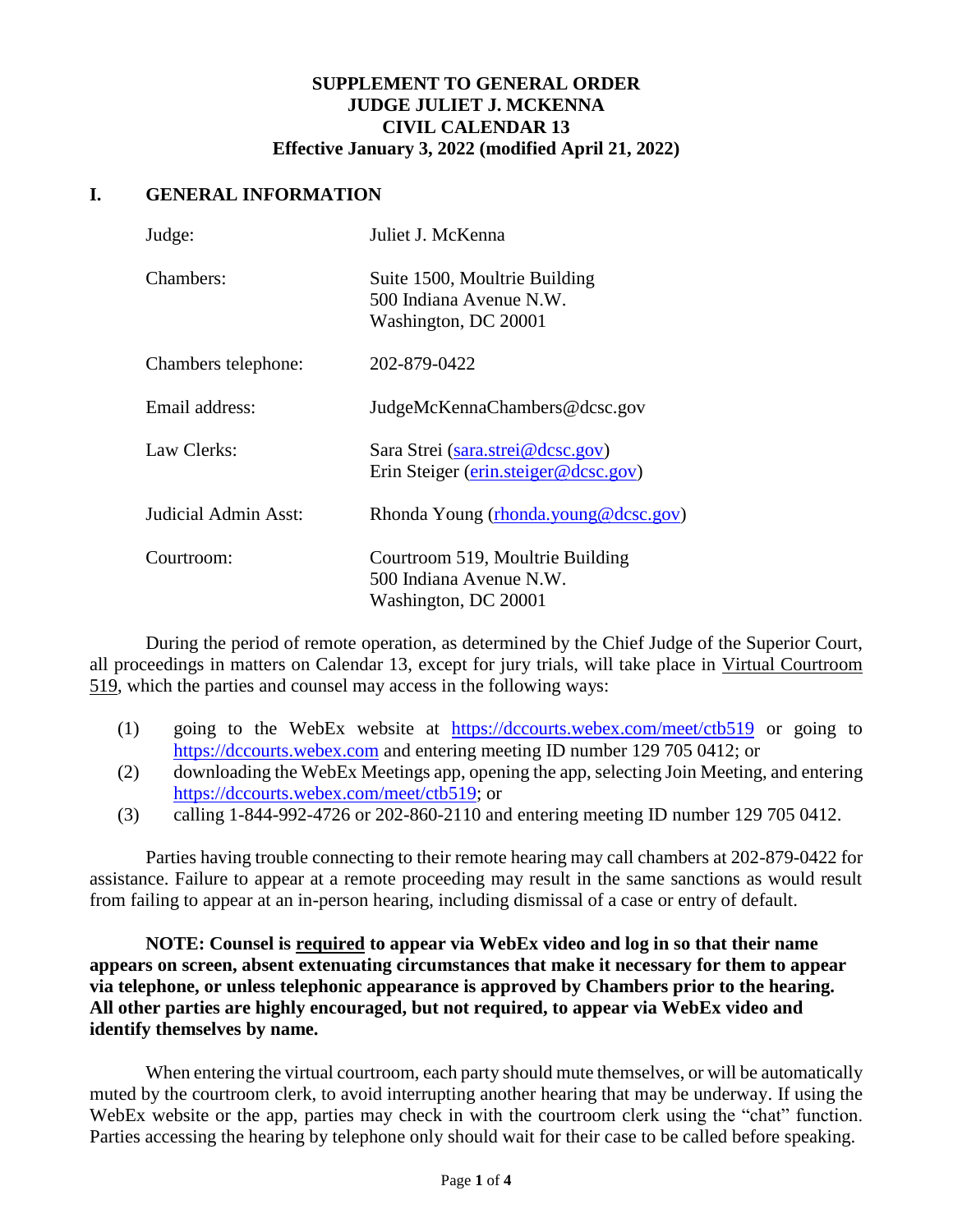Judge McKenna enforces the rule on witnesses for all virtual bench trials and other evidentiary proceedings. Accordingly, each party is responsible for ensuring that their non-party witnesses are not logged into the evidentiary proceeding at any point other than when they are testifying. In addition, parties are reminded that Administrative Order 20-08 strictly forbids the audio and/or video recording of virtual hearings, including the taking of screenshots; individuals found in violation of this order may be subject to contempt of court.

## **II. WEEKLY SCHEDULE**

Unless otherwise directed, matters on Calendar 13 will take place as follows: Pretrial/Settlement Conferences: Tuesdays, Wednesdays, and Thursdays at 9:30 a.m. and 3:00 p.m. Trials: Mondays through Thursdays from 9:30 a.m. until 4:45 p.m. Scheduling Conferences and other matters: Fridays beginning at 9:30 a.m. Motions Hearings: As scheduled by Chambers.

### **III. SCHEDULING PRAECIPES**

Notwithstanding the earlier deadline set forth in Rule 16(b) of the Superior Court Rules of Civil Procedure, Judge McKenna will accept a Praecipe Requesting Scheduling Order (Civil Action Form 113) filed by 12:00 p.m. one day before the date of the scheduling conference. In cases in which all parties are represented by counsel and there are no pending motions or other matters requiring the Court's attention, Judge McKenna strongly encourages attorneys to consult with opposing counsel and submit a CA Form 113 rather than appearing for a scheduling conference.

### **IV. MOTIONS**

**Consent to motions:** The title of every motion must indicate whether the motion is opposed or consented to/unopposed. Judge McKenna strictly enforces the requirement in Rule 12-I(a) that, before a party files a motion, it must seek the consent of other parties, include a certification that consent was sought and indicate whether the other parties consent to the requested relief. Judge McKenna may summarily deny a motion that does not contain the requisite certification, and if the party chooses to refile the motion with a certification, it will pay another \$20 filing fee.

**Proposed order:** Administrative Order 06-17 requires that a party eFiling a motion include as part of the submission a proposed order in a format that can be edited (Word or Word Perfect). Counsel's adherence to this requirement assists the Court in ruling on motions and informing counsel of the Court's decision in an expeditious manner. Judge McKenna may summarily deny a motion that is not accompanied by a proposed order in the required format.

Length of filings: No party may submit a motion or opposition with a legal memorandum exceeding fifteen double-spaced pages in length without obtaining leave of Judge McKenna. If a party fails to comply with these requirements, the motion may be summarily denied or struck.

Paper copies: During the period of remote operation, Judge McKenna has suspended the requirement in Administrative Order 06-17 that a party provide a paper copy of any filing that exceeds twenty-five pages in length. Parties shall instead submit a courtesy copy of any such filing (including any exhibits and attachments) to JudgeMcKennaChambers@dcsc.gov.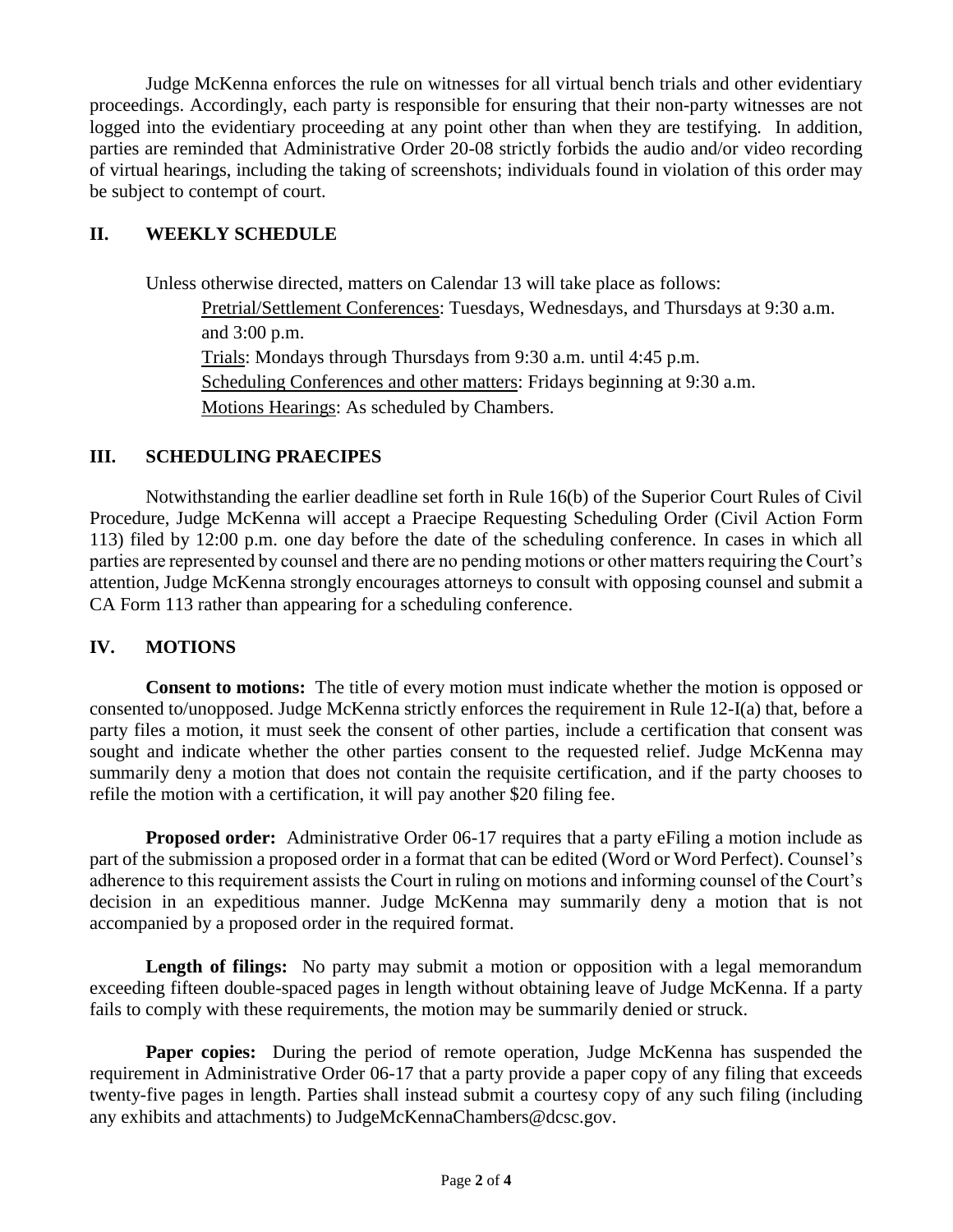**Reply briefs:** A party may file a reply as permitted in Rule 12-I(g). No party may submit a reply to an opposition that is more than seven pages long without leave of the court. Sur-replies may not be filed without leave of the court.

**Motions in Limine:** To the extent practicable, Judge McKenna will generally rule on motions in limine at or before the pretrial conference. In accordance with the deadline set forth in Rule 16(d), parties shall file motions in limine at least three weeks before the pretrial conference. Oppositions to such motions should be filed no later than one week before the pretrial conference.

**Motions to reschedule hearings:** Any motion to reschedule a hearing or mediation session must suggest three alternative dates and times at which all counsel, unrepresented parties and other necessary parties will be available.

**Consolidated Motions:** A party ordinarily should raise in one motion all grounds for the relief it seeks. For example, a party should file one summary judgment motion or one motion in limine, even if the party seeks summary judgment on multiple grounds or pretrial rulings on multiple issues. If a consolidated motion exceeds the court's usual page limit, the party may file, with the consolidated motion, a motion for leave to file a brief exceeding the page limit. Such requests are ordinarily granted if reasonable because consolidated motions are more efficient and require fewer total pages than separate motions.

**Emergency Motions:** Judge McKenna expects parties to request expedited action only in truly urgent situations. A party filing an emergency motion must send a courtesy copy of the motion and the proposed order (in a format that can be edited) by email to JudgeMcKennaChambers@dcsc.gov and to the other parties.

**E-Filed Motions:** It takes time for e-filed motions and other filings to reach chambers; it may take up to three business days for the Clerk's Office to process filings. A lawyer or party who has a question about the status of a pending motion should check online at [http://www.dccourts.gov,](http://www.dccourts.gov/) contact the Clerk's Office at (202) 879-1133, or check CaseFileXpress.com, prior to contacting Chambers.

# **V. DISCOVERY**

**Motions to Compel Discovery:** Rules 26(h) and 37(a) require the parties to meet for a reasonable period of time in an effort to resolve or narrow any discovery dispute and include a certification regarding such a meeting in discovery-related motions. If a party submits a discoveryrelated motion without a certification, Judge McKenna may summarily deny the motion and if the party chooses to refile the motion with a certification, it will pay another \$20 filing fee. During the ongoing public health emergency, all in-person meet and confer requirements may be satisfied by virtual or telephonic meetings.

Before filing a motion related to a discovery dispute, the moving party must communicate with the opposing party to suggest dates and times for a hearing on the motion, and the motion must include three proposed dates and times at which all counsel, unrepresented parties and other necessary parties will be available.

Judge McKenna will presumptively award attorney's fees and any costs associated with litigating the motion to the prevailing party, pursuant to Rule  $37(a)(5)$ ; parties should bring documentation of their fees to any hearing on the motion. The parties are encouraged to resolve discovery disputes prior to any